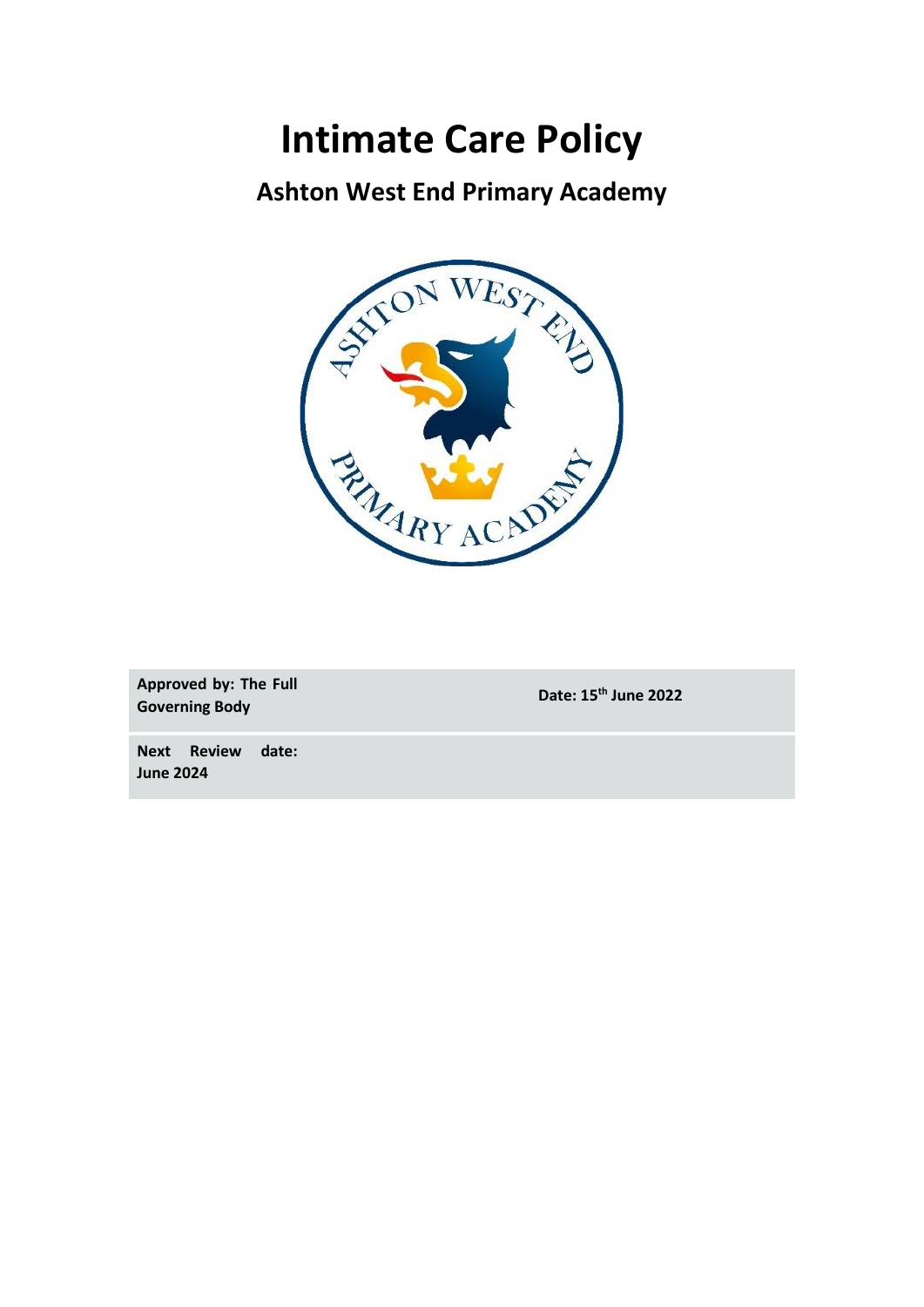### **Contents**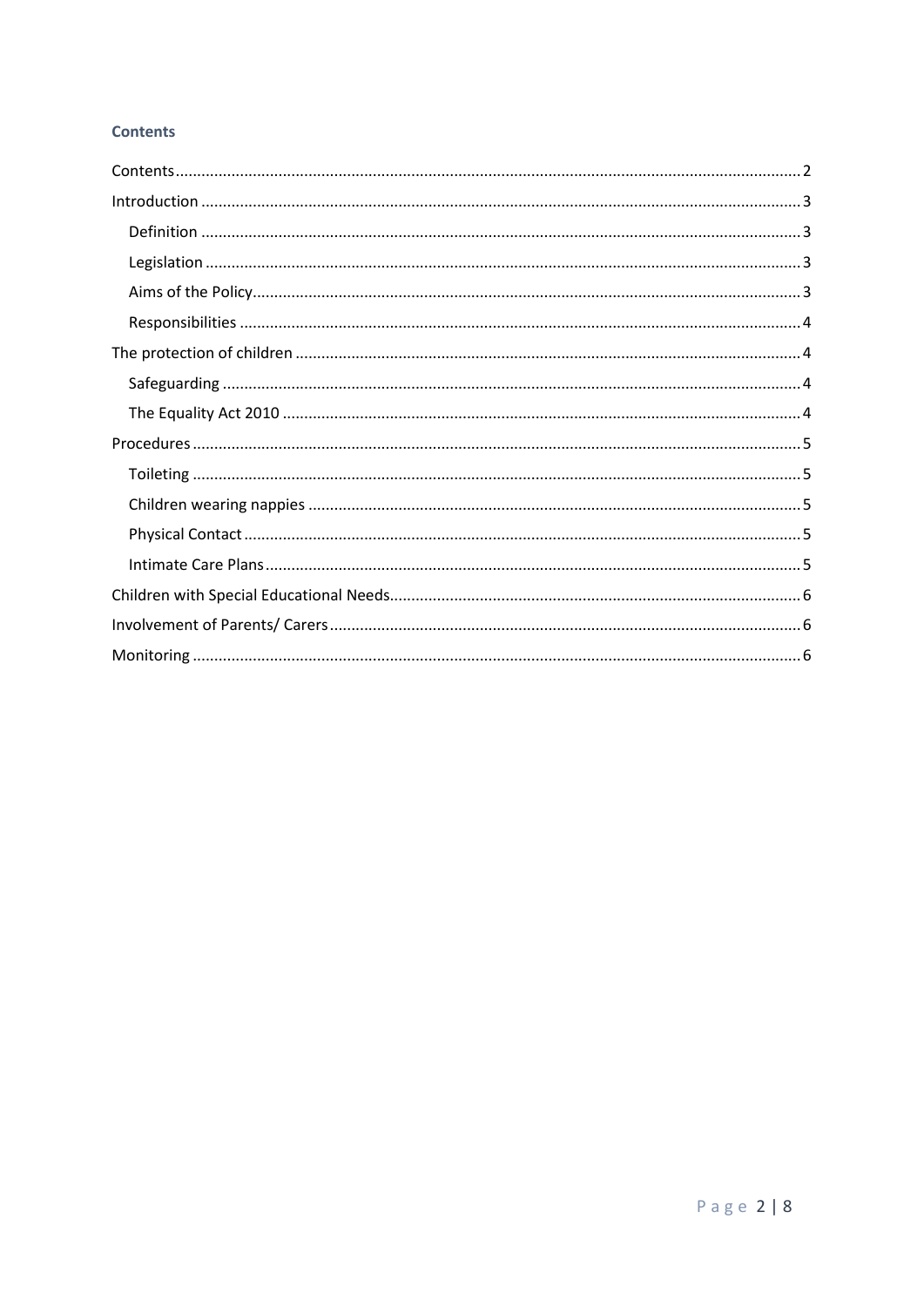# **Introduction**

At Ashton West End we are committed to promoting the welfare of children and young people. All staff have a duty of care to provide an environment where children feel safe and secure and all staff consider the best interests of the child at all times. Meeting the needs of individual children may include the need for intimate care. Staff work in partnership parents/ carers to provide a continuity of care and have a high awareness of child protection and safeguarding policies .

#### Definition

Intimate care is any care which involves washing, touching or changing children. In most cases such care will involve cleaning/ changing for hygiene purposes as part of a staff member's duty of care. In the case of a specific procedure only a person suitably trained and assessed as competent should undertake the procedure.

Intimate care tasks include:

- Dressing and undressing children (including underwear)
- Assisting a child to change his/ her own clothes
- Assisting children to use the toilet
- Supervising a child involved in intimate self-care
- Changing nappies/ pull ups when necessary

Intimate care is a sensitive issue and will require staff to be respectful of the child's needs. The child's dignity should always be preserved with a high level of privacy, choice and control.

#### Legislation

This policy has been developed in conjunction with the following government guidance:

- Working together to Safeguard Children (2018)
- Keeping children safe in Education (KCSIE) (2019)

This policy has also been developed in conjunction with the following school policies:

- Child Protection & Safeguarding Policy
- Equality and Diversity Policy
- SEND Policy
- Whistleblowing Policy

#### Aims of the Policy

This policy sets out the procedures for dealing with toileting and personal/intimate care tasks with utmost professionalism, dignity and respect for the child and the maintenance of highest health and safety standards possible.

The aim of this policy is to:

- Provide clear guidance and support to all staff.
- Ensure that all staff provide a consistent approach to intimate care.
- To inform parents/ carers of specific guidelines and procedures regarding their child's care needs.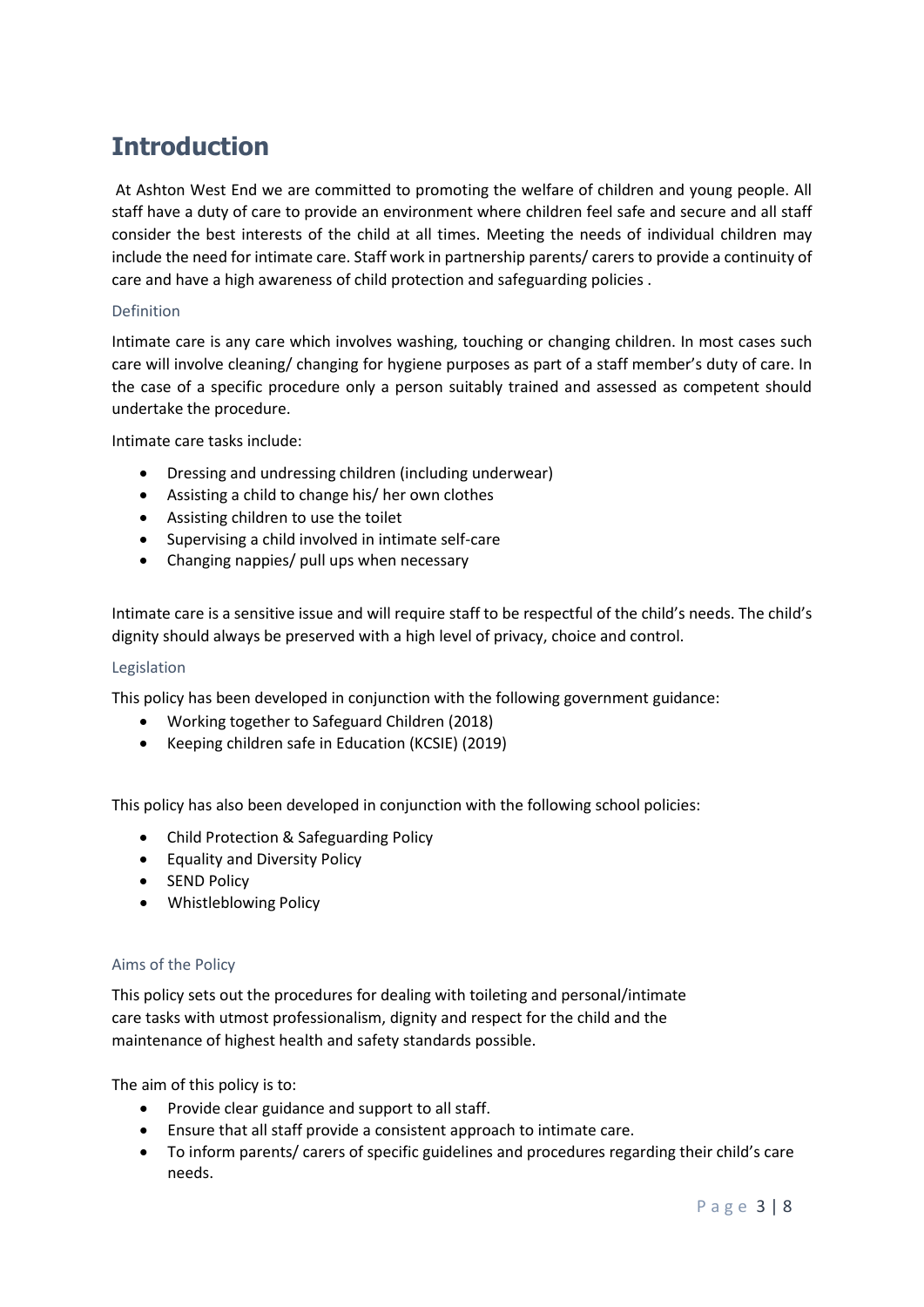• To reassure parents that their child is cared for and safe in school.

#### Responsibilities

All staff have a responsibility to promote the welfare of all children. Staff understand that they have a duty of care to ensure the safety and wellbeing of children and ensure that they are familiar with government guidance regarding safeguarding. Ashton West End is committed to ensuring that any staff responsible for intimate care respect children's needs and undertake intimate care duties in a professional manner. All staff have a responsibility to respect children's individual needs and ensure that every child has a right to privacy and dignity.

Staff will encourage children to carry out as much intimate care for themselves as possible and support children with this. This includes encouraging children to use the toilet and dress themselves and giving children support where necessary. Intimate care plans will be created for children who have specific intimate care needs (See Intimate Care Plans below).

### **The protection of children**

#### Safeguarding

All staff must have an awareness of safeguarding and safeguarding issues that can put children at risk of harm. All staff will receive relevant ongoing Safeguarding training. Identified staff should also receive training for very specific intimate care procedures where relevant. All adults carrying out intimate care or toileting tasks will be employees of the school and enhanced DBS checks will be in place to ensure the safety of the children. Students on work placement, voluntary staff or other parents working at the school will not be permitted to attend to toileting or intimate care tasks. Only adults stated on the Intimate Care Plan will be permitted to carry out specific intimate care duties.

If staff are concerned about a child's comments/ actions whilst carrying out intimate care procedures this should be recorded and the Designated Safeguarding Lead (DSL) will be informed through the online system 'Child Protection Online Monitoring and Safeguarding' (CPOMS). If staff are concerned about a child's physical changes (including bruises, marks etc) then the same procedures will be followed. Relevant actions and monitoring will then be put into place.

At Ashton West End Primary Academy we understand that individual children often have needs and we ensure that we identify and consider these needs efficiently and effectively. We understand that all children have a right to safety and privacy when receiving intimate care. When creating intimate care plans, additional vulnerabilities will be considered.

#### The Equality Act 2010

The Equality Act protects children from discrimination based on gender, race and disability. All staff are responsibility for promoting equality and avoiding discrimination against any children regardless of age, religion or special educational need.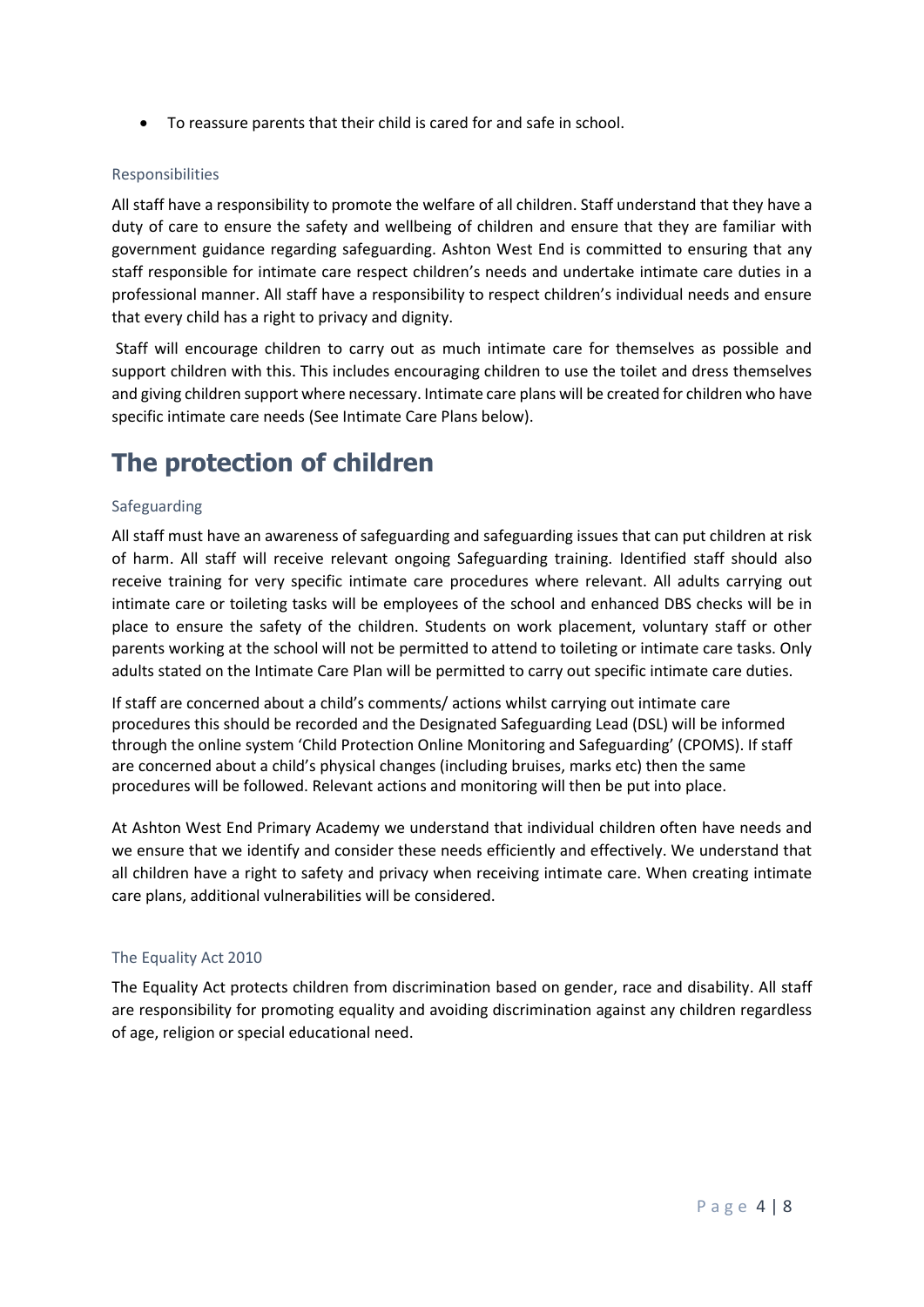### **Procedures**

### Toileting

Staff will support children with toileting needs where necessary and encourage children to carry out as much self-care as possible independently. Staff may need to support children to undress/ dress while using the toilet where necessary. Parents are encouraged to bring spare clothes in for children. Staff will encourage the child to change themselves and support where necessary. This should be done with another adult present, whilst also providing the child with privacy from other children. When a child needs help to clean themselves, two adults must be present. Depending on the age of the and needs of the child, staff may feel that it is appropriate to phone the parent. In such instances, a member of SLT must be consulted.

If a child has specific toileting needs discussions with parents/ carers will be required and an intimate care plan may be put into place.

#### Children wearing nappies

Some children may have a specific self- care need that may include them needing to wear nappies/ pull-ups in school. At Ashton West End, children with specific self-care needs are encouraged to wear pull-ups if necessary rather than nappies, to make intimate care more efficient. If a child is in pull-ups then an intimate care plan must be put into place (See intimate care plans below).

The parent should provide nappies, disposal bags, wipes and any other necessary self-care items and this will be discussed with parents/ carers. The Academy is responsible for providing gloves, a bin, and liners to dispose of any waste.

#### Physical Contact

All staff engaged in the care and education of children and young people need to exercise caution in the use of physical contact. Staff must only use physical contact where necessary. Staff must always be prepared to justify actions and accept that all physical contact is open to scrutiny. When engaging in intimate care procedures, two members of staff must be present. One member of staff will monitor the procedure.

When staff are engaging in necessary physical contact with children it must be for the least amount of time necessary and appropriate for their age and individual needs. It must only be carried out in response to children's needs at the time and must be in the best interest of the child.

#### Intimate Care Plans

If a child has specific toileting and self-care needs it may be necessary for an Intimate Care Plan to be put into place (See Appendix 1). The plan will be created alongside parents/carers, relevant health professionals and relevant agencies where necessary. The plan will be created based on children's individual needs and parents will have opportunity to discuss this with staff. All parties will then sign the plan and a copy will be given to parents and the relevant staff. This plan will be reviewed regularly.

The plan will include:

- Clear information regarding the assistance to be provided.
- An outline of where intimate care will take place.
- The named person(s) with responsibility to assist the child.
- Arrangements in the absence of the named assistants.
- Arrangements for out of school events/activities.
- Arrangements for review and monitoring of the care plan.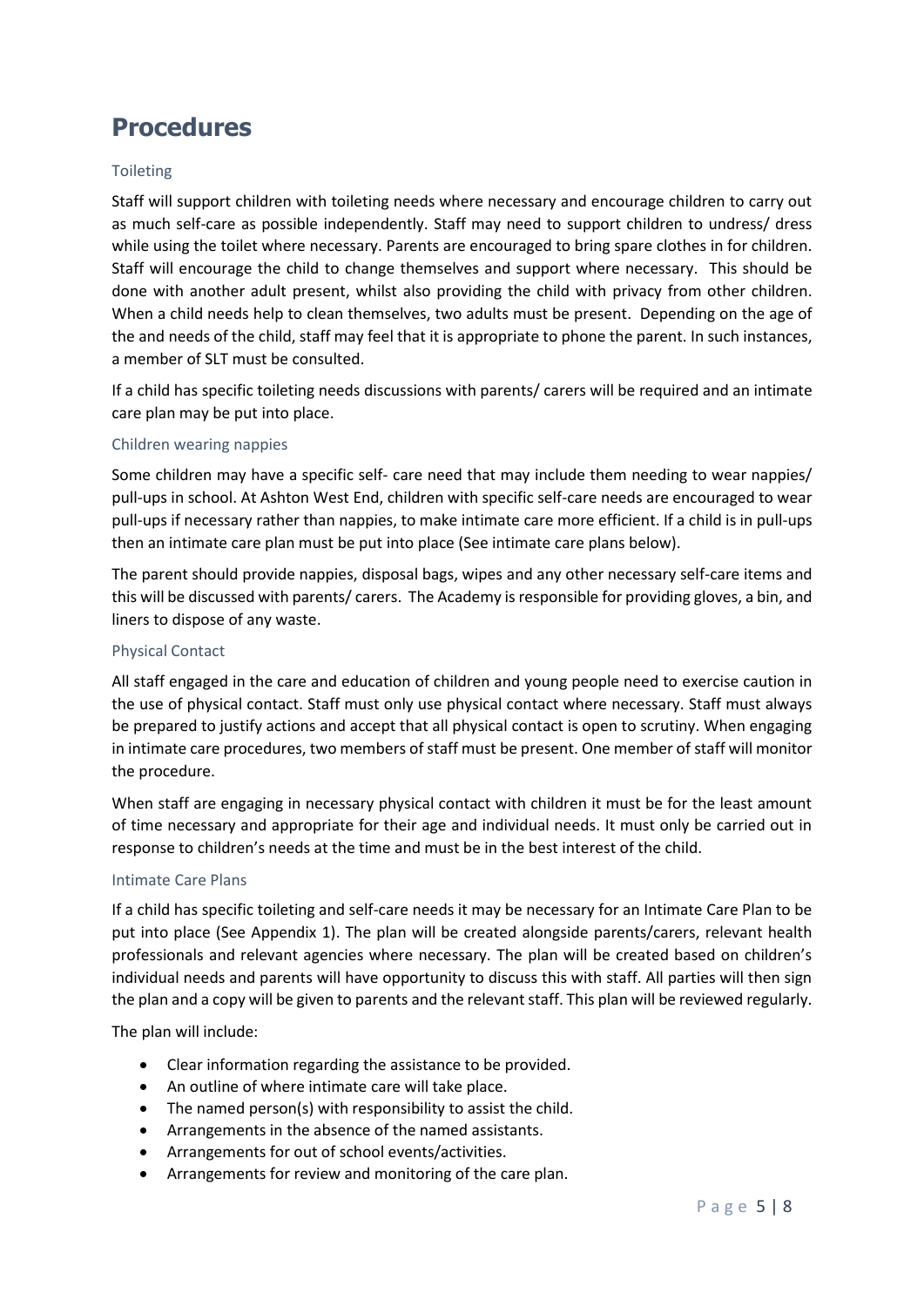Records should also reflect arrangements for ongoing and emergency communication between home and school. It is also important that the procedure for dealing with concerns arising from personal care processes is clearly stated and understood by parents/carers and all those involved.

# **Children with Special Educational Needs**

A pupil has Special Education Needs (SEN) if they have a learning difficulty or disability which calls for special educational provision to be made for them.

At Ashton West End, designated staff are involved in providing intimate/personal care to children and young people with special educational needs arising from learning difficulties, sensory impairments, medical needs and physical impairments. This places those staff in a position of great trust and responsibility. They are required to attend to the safety and comfort of the children/young people and to ensure that they are treated with dignity and respect. All staff understand that the needs of the children must be respected and carry out intimate care duties with professionalism. Special Educational Needs must be considered when creating care plans for individual children.

Religious and cultural values must always be taken into account when making arrangements for managing intimate/personal care needs for children and young people, and stereotypes should be challenged. Staff engage in intimate care based on children's individual needs, disability and age.

If a child becomes distressed or unhappy regarding being cared for by a particular member of staff, the matter will be looked into, parents will be consulted and outcomes recorded.

# **Involvement of Parents/ Carers**

At Ashton West End we recognise the importance of working alongside Parents/ Carers and this is particularly necessary afor children with specific care needs or disabilities. Parents/ carers will work alongside staff to ensure that children's needs are identified and appropriate plans are put into place. Although staff are responsible for the self-care of their child in school, parents should be closely involved in the preparation of intimate care plans and other plans that may need to be implemented.

# **Monitoring**

This policy will be reviewed and approved by the Principal and Governing Board every two years.

At every review, the policy will be shared with the governing board.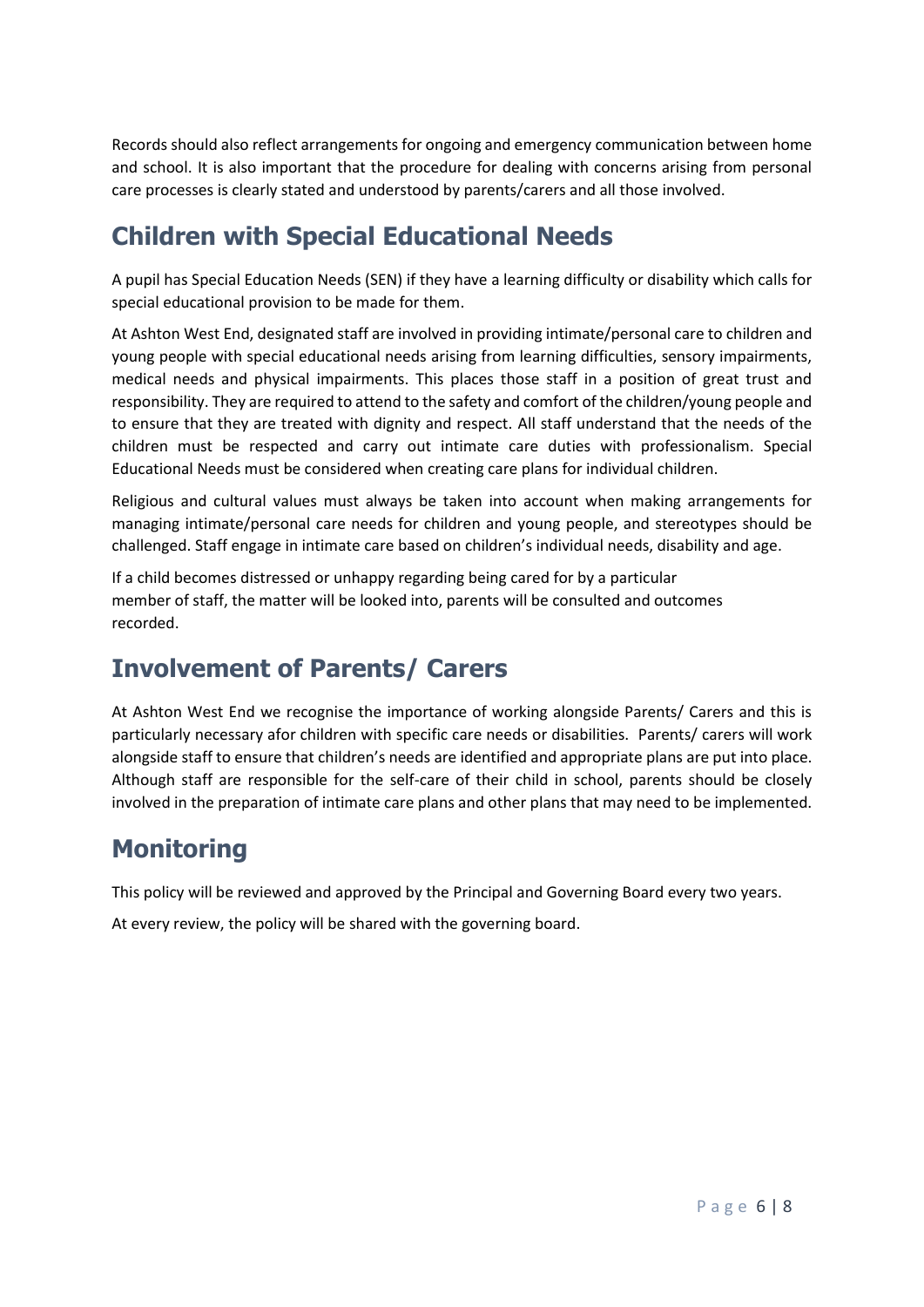### **Appendix 1- Intimate Care**

| <b>Date of Plan:</b><br><b>Review Date:</b> | <b>Ashton West End Primary Academy</b><br><b>Intimate Care Plan</b> |  |                                               |  |
|---------------------------------------------|---------------------------------------------------------------------|--|-----------------------------------------------|--|
| <b>Name of Child:</b>                       |                                                                     |  |                                               |  |
| <b>Date of Birth:</b>                       |                                                                     |  |                                               |  |
| <b>Class/ Teacher Name:</b>                 |                                                                     |  | <b>INSERT PHOTO HERE</b>                      |  |
| <b>Special Educational Need:</b>            |                                                                     |  |                                               |  |
| <b>Medical Information:</b>                 |                                                                     |  |                                               |  |
| <b>Communication skills:</b>                |                                                                     |  |                                               |  |
| <b>Details of Plan</b>                      |                                                                     |  |                                               |  |
|                                             | <b>Members of Staff who will carry out Procedures</b>               |  | Where will the Procedures take place?         |  |
| Name:                                       |                                                                     |  |                                               |  |
| Signature:                                  |                                                                     |  |                                               |  |
| Name:                                       |                                                                     |  |                                               |  |
| Signature:                                  |                                                                     |  |                                               |  |
| <b>Care required/ Procedures</b>            |                                                                     |  |                                               |  |
|                                             |                                                                     |  |                                               |  |
|                                             | Arrangements in the absence of named members of<br>staff:           |  | Arrangements for out of school events/ trips: |  |